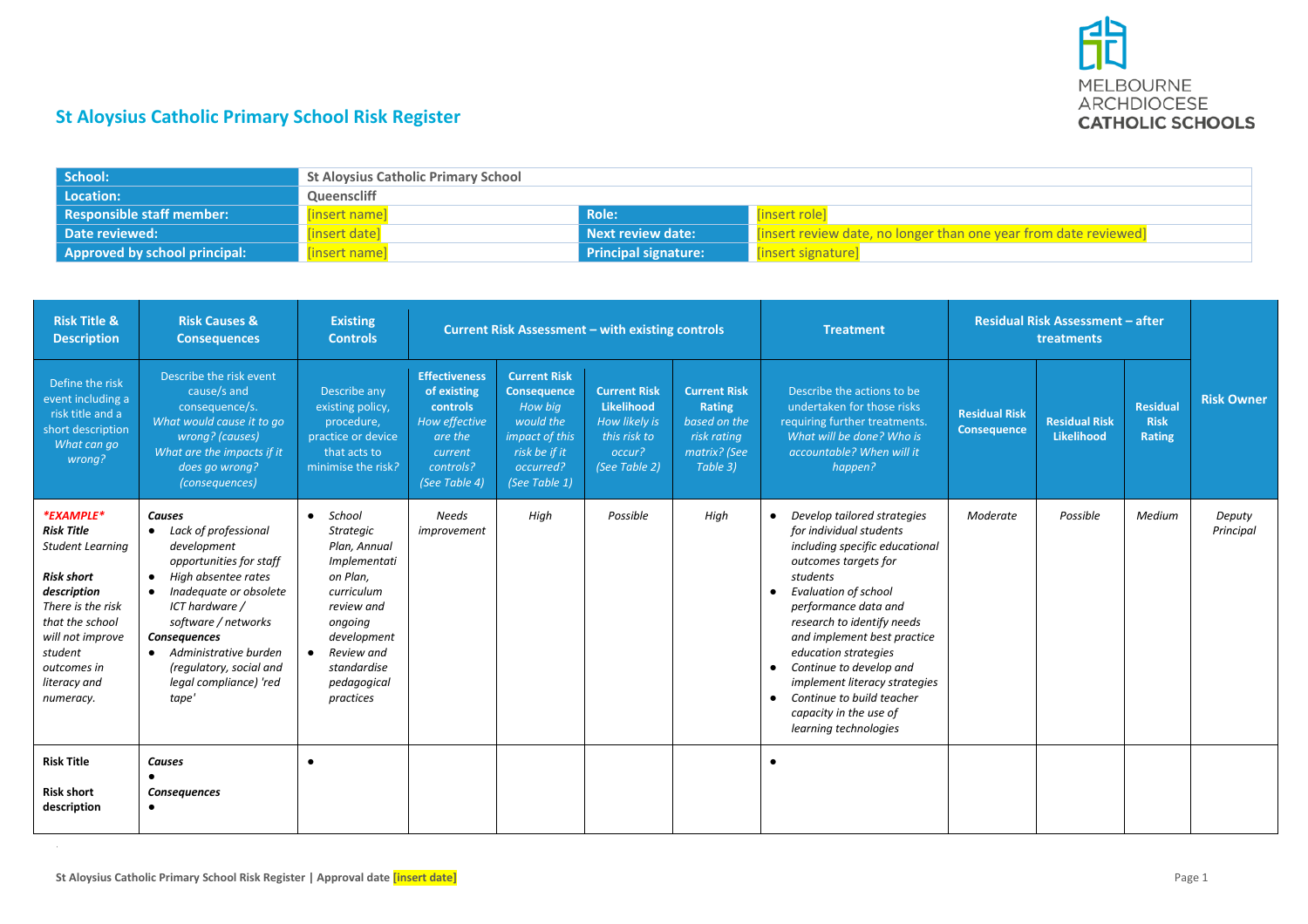

| <b>Risk Title &amp;</b><br><b>Description</b>                                                          | <b>Risk Causes &amp;</b><br><b>Consequences</b>                                                                                                                            | <b>Existing</b><br><b>Controls</b>                                                                         | <b>Current Risk Assessment - with existing controls</b>                                                              |                                                                                                                             |                                                                                               | <b>Treatment</b>                                                                         | <b>Residual Risk Assessment - after</b><br>treatments                                                                                                          |                                            |                                           |                                   |                   |
|--------------------------------------------------------------------------------------------------------|----------------------------------------------------------------------------------------------------------------------------------------------------------------------------|------------------------------------------------------------------------------------------------------------|----------------------------------------------------------------------------------------------------------------------|-----------------------------------------------------------------------------------------------------------------------------|-----------------------------------------------------------------------------------------------|------------------------------------------------------------------------------------------|----------------------------------------------------------------------------------------------------------------------------------------------------------------|--------------------------------------------|-------------------------------------------|-----------------------------------|-------------------|
| Define the risk<br>event including a<br>risk title and a<br>short description<br>What can go<br>wrong? | Describe the risk event<br>cause/s and<br>consequence/s.<br>What would cause it to go<br>wrong? (causes)<br>What are the impacts if it<br>does go wrong?<br>(consequences) | Describe any<br>existing policy,<br>procedure,<br>practice or device<br>that acts to<br>minimise the risk? | <b>Effectiveness</b><br>of existing<br>controls<br>How effective<br>are the<br>current<br>controls?<br>(See Table 4) | <b>Current Risk</b><br>Consequence<br>How big<br>would the<br>impact of this<br>risk be if it<br>occurred?<br>(See Table 1) | <b>Current Risk</b><br>Likelihood<br>How likely is<br>this risk to<br>occur?<br>(See Table 2) | <b>Current Risk</b><br>Rating<br>based on the<br>risk rating<br>matrix? (See<br>Table 3) | Describe the actions to be<br>undertaken for those risks<br>requiring further treatments.<br>What will be done? Who is<br>accountable? When will it<br>happen? | <b>Residual Risk</b><br><b>Consequence</b> | <b>Residual Risk</b><br><b>Likelihood</b> | Residual<br><b>Risk</b><br>Rating | <b>Risk Owner</b> |
| <b>Risk Title</b><br><b>Risk short</b><br>description                                                  | Causes<br><b>Consequences</b><br>$\bullet$                                                                                                                                 |                                                                                                            |                                                                                                                      |                                                                                                                             |                                                                                               |                                                                                          |                                                                                                                                                                |                                            |                                           |                                   |                   |
| <b>Risk Title</b><br><b>Risk short</b><br>description                                                  | Causes<br>Consequences<br>$\bullet$                                                                                                                                        |                                                                                                            |                                                                                                                      |                                                                                                                             |                                                                                               |                                                                                          | $\bullet$                                                                                                                                                      |                                            |                                           |                                   |                   |
| <b>Risk Title</b><br><b>Risk short</b><br>description                                                  | Causes<br>Consequences                                                                                                                                                     |                                                                                                            |                                                                                                                      |                                                                                                                             |                                                                                               |                                                                                          | ٠                                                                                                                                                              |                                            |                                           |                                   |                   |

**\*\*\*add additional rows as required\*\*\***

 $\sim$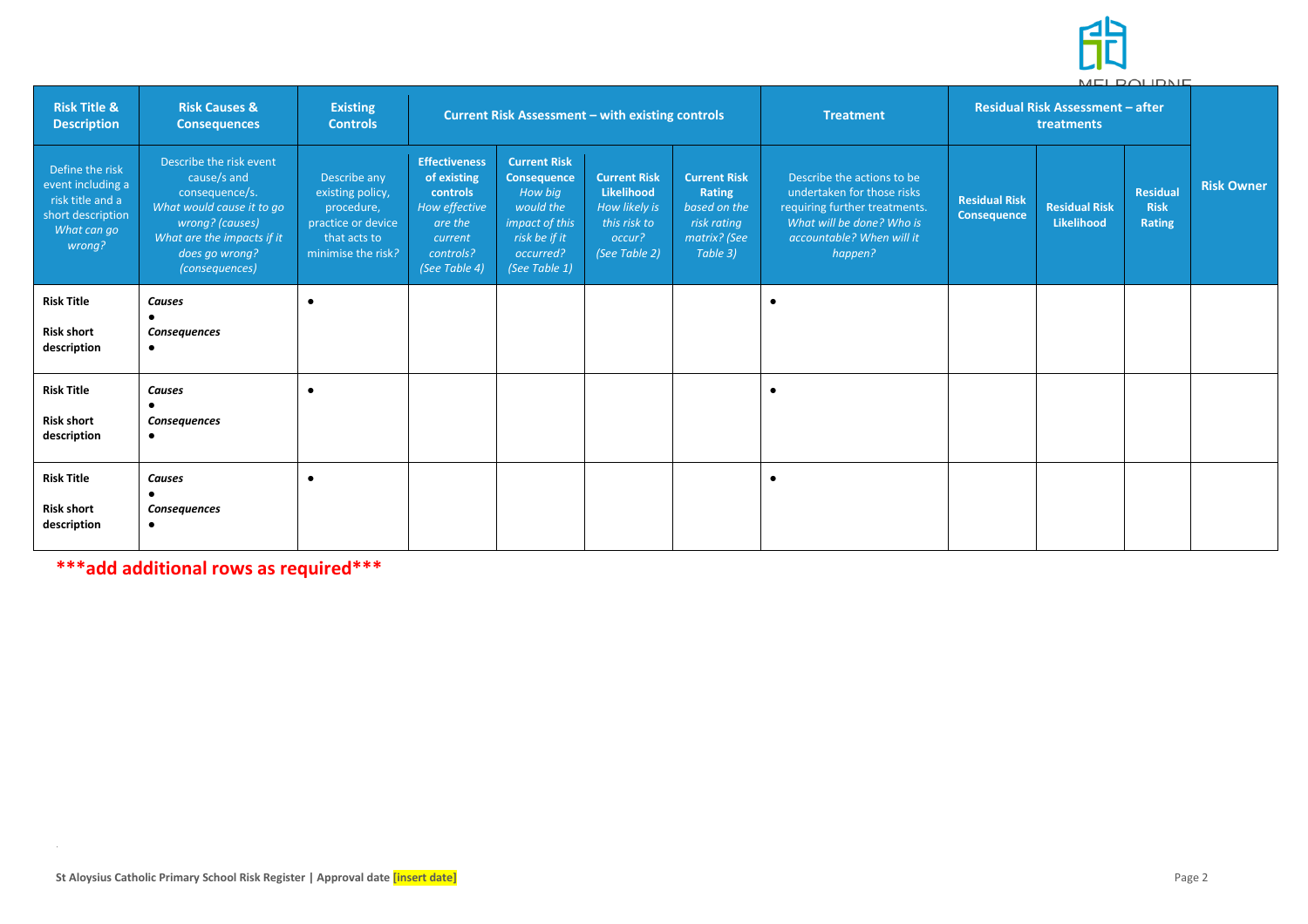

## **Table 1 - Consequence criteria**

**This guide provides indicative terms against which the significance of risk is evaluated.**

|                    |                                                                                                                                                                                                                                                      |                                                                                                                                                                                              |                                                                                                               | <b>Risk Categories</b>                                                                                                                                                                                                                                                          |                                                                                                              |                                                                                                                                                        |                                                                                                                 |  |
|--------------------|------------------------------------------------------------------------------------------------------------------------------------------------------------------------------------------------------------------------------------------------------|----------------------------------------------------------------------------------------------------------------------------------------------------------------------------------------------|---------------------------------------------------------------------------------------------------------------|---------------------------------------------------------------------------------------------------------------------------------------------------------------------------------------------------------------------------------------------------------------------------------|--------------------------------------------------------------------------------------------------------------|--------------------------------------------------------------------------------------------------------------------------------------------------------|-----------------------------------------------------------------------------------------------------------------|--|
|                    |                                                                                                                                                                                                                                                      |                                                                                                                                                                                              | Operational                                                                                                   |                                                                                                                                                                                                                                                                                 |                                                                                                              |                                                                                                                                                        |                                                                                                                 |  |
| <b>Consequence</b> | <b>Strategic</b>                                                                                                                                                                                                                                     | Reputation                                                                                                                                                                                   | <b>Financial</b>                                                                                              | <b>Compliance or Legal</b><br>Liability                                                                                                                                                                                                                                         | <b>Service Delivery</b>                                                                                      | <b>Student</b><br>Wellbeing/People/<br><b>Work Health and</b><br>Safety                                                                                | IT                                                                                                              |  |
| <b>Extreme</b>     | • Mission would not be<br>achieved.<br>• Ongoing loss of critical<br>infrastructure.<br>• Significant impact on ability<br>to meet governance,<br>accountability or strategic<br>objective (>30%).<br>• Longevity of MACS is<br>compromised.         | • Impact the reputation<br>of MACS from an<br>international/<br>national/state<br>perspective, wider<br>community or welfare<br>perspective.<br>• Sustained negative<br>publicity or damage. | • Loss of assets or<br>annual revenue of<br>>\$5 million OR<br>>30% deviation<br>from budget.                 | • Sustained/serious non-<br>compliance with legislation<br>that has funding impacts or<br>results in prosecution.<br>• Failure/breach of multiple<br>controls, policies or code of<br>ethics/conduct.<br>• Board not abiding by its role<br>as a school governing<br>authority. | • Severe impact on majority of<br>critical projects or closure of<br>a service for >10 days.                 | • Death due to<br>injury/illness.<br>• An instance or<br>allegation of abuse of<br>a child.                                                            | • Interruption to<br>services including<br>IT (>1 month) or<br>multiple<br>cybersecurity-<br>related incidents. |  |
| <b>High</b>        | • Major impact on the ability<br>to achieve governance,<br>accountability or strategic<br>objective, or mission (25-<br>30% deviation).<br>• Temporary loss of critical<br>infrastructure - medium to<br>long-term.                                  | • Impact on reputation<br>of MACS from a<br>national/state<br>perspective, wider<br>community or welfare<br>perspective.<br>• Short-term negative<br>publicity or damage.                    | • Loss of assets or<br>annual revenue of<br>\$1-5 million OR<br>15-30% deviation<br>from budget.              | • Failure to comply with<br>legislative/<br>regulatory requirements that<br>results in fines/common law<br>action.<br>• Significant breach of policies<br>or code of ethics/conduct.                                                                                            | Impact on key requirements<br>$\bullet$<br>of a major project or closure<br>of a service for 5-9 days.       | • Serious injury or<br>illness.<br>· Workers<br>compensation claims<br>or permanent<br>disability frequency<br>rate and/or severity<br>rate increased. | • Interruption to<br>services<br>(1 week to<br>1 month) or one<br>cybersecurity-<br>related incident.           |  |
| <b>Moderate</b>    | • Minor impact on ability to<br>achieve governance,<br>accountability or strategic<br>objective, or mission (10-<br>25% deviation).<br>• Adjustment to resource<br>allocation and service<br>required to manage impact<br>- recovery is medium-term. | • Impact on reputation<br>of MACS to a specific<br>audience which may<br>not have long-term or<br>community effects.<br>• Brief negative<br>publicity or damage.                             | • Loss of assets or<br>annual revenue of<br>\$250,000-<br>\$1 million OR 10-<br>15% deviation<br>from budget. | • Regulatory breach that<br>results in letter to<br>management.<br>$\bullet$ Breach of code of<br>ethics/conduct.                                                                                                                                                               | • Compromised effectiveness<br>and efficiency of a major<br>project or closure of a<br>service for 2-4 days. | • Injury/illness.<br>Medically treated<br>injury (MTI) frequency<br>rate and/or severity<br>rate increased.                                            | • Interruption to<br>services<br>$(1 week).$                                                                    |  |
| Low                | • Negligible impact on critical<br>objectives and mission.<br>• Impact can be managed<br>through routine activities -<br>recovery is short-term.                                                                                                     | Minor<br>unsubstantiated<br>negative publicity or<br>damage to reputation<br>to an insignificant<br>audience.                                                                                | • Loss of assets or<br>annual revenue of<br><\$250,000 OR<br><%10 deviation<br>from budget.                   | Breach of policy, with little or<br>no impact on code of<br>ethics/conduct.                                                                                                                                                                                                     | • Compromised effectiveness<br>and efficiency of minor<br>projects or closure of a<br>service for <2 days.   | • Minor illness<br>frequency rate<br>increased.                                                                                                        | $\bullet$ Minor delays (<3<br>hours).                                                                           |  |

 $\mathcal{L}$